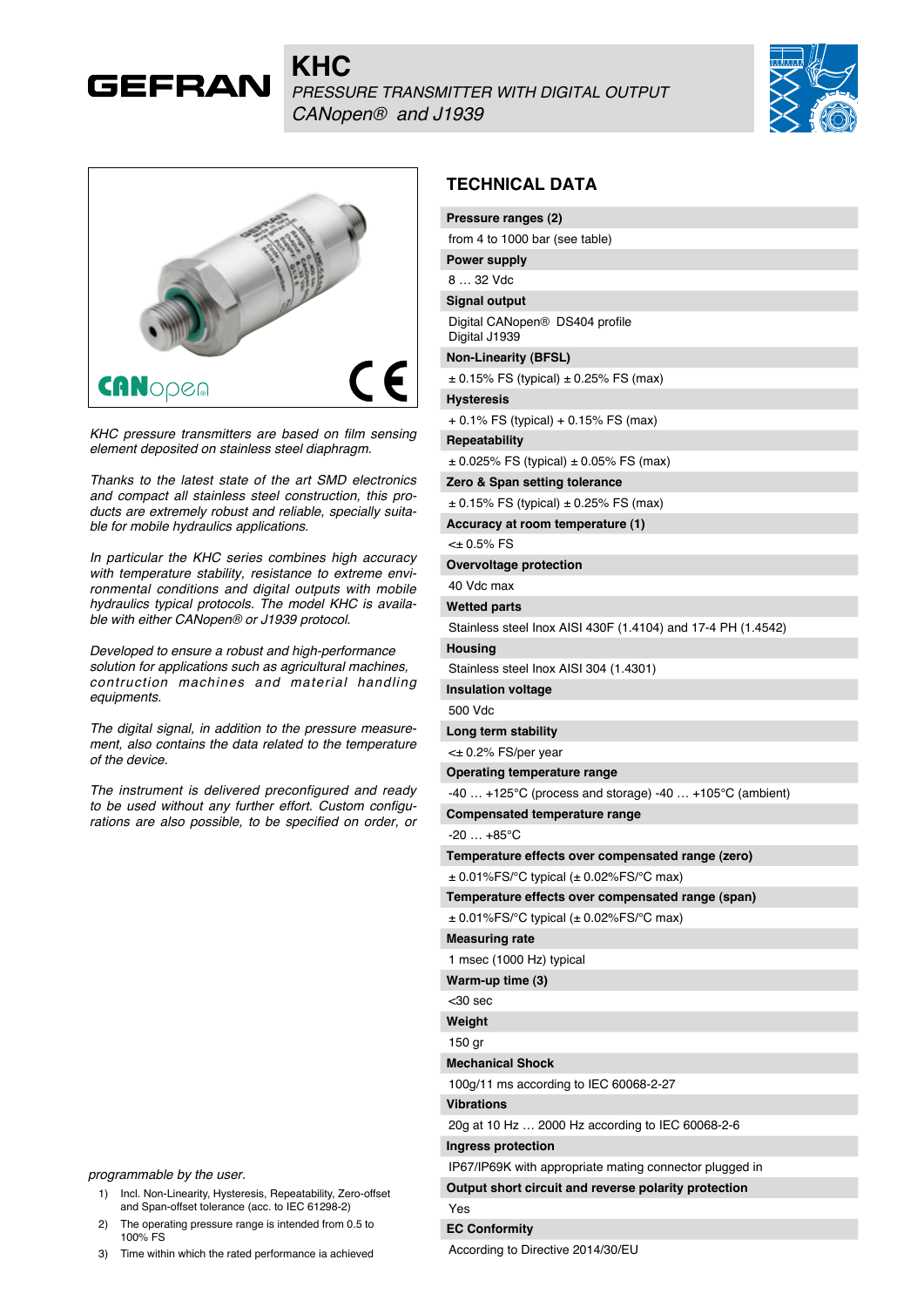## **PRESSURE RANGES**

| <b>RANGES</b><br>(Bar)  | 4  | 6  | 10 | 16 | 20 | 25  | 40  | 60  | 100 | 160 | 200 | 250  | 400 | 600  | 1000 |
|-------------------------|----|----|----|----|----|-----|-----|-----|-----|-----|-----|------|-----|------|------|
| Overpressure<br>(Bar)   | 8  | 12 | 20 | 32 | 40 | 50  | 80  | 120 | 200 | 320 | 400 | 500  | 800 | 1200 | 200  |
| Burst pressure<br>(Bar) | 16 | 24 | 40 | 64 | 80 | 100 | 160 | 240 | 400 | 640 | 800 | 1000 | 500 | 500  | 1500 |

## **MECHANICAL DIMENSIONS**



## **ELECTRICAL CONNECTION - Connectors**



# **ELECTRICAL CONNECTION - Connection diagrams**

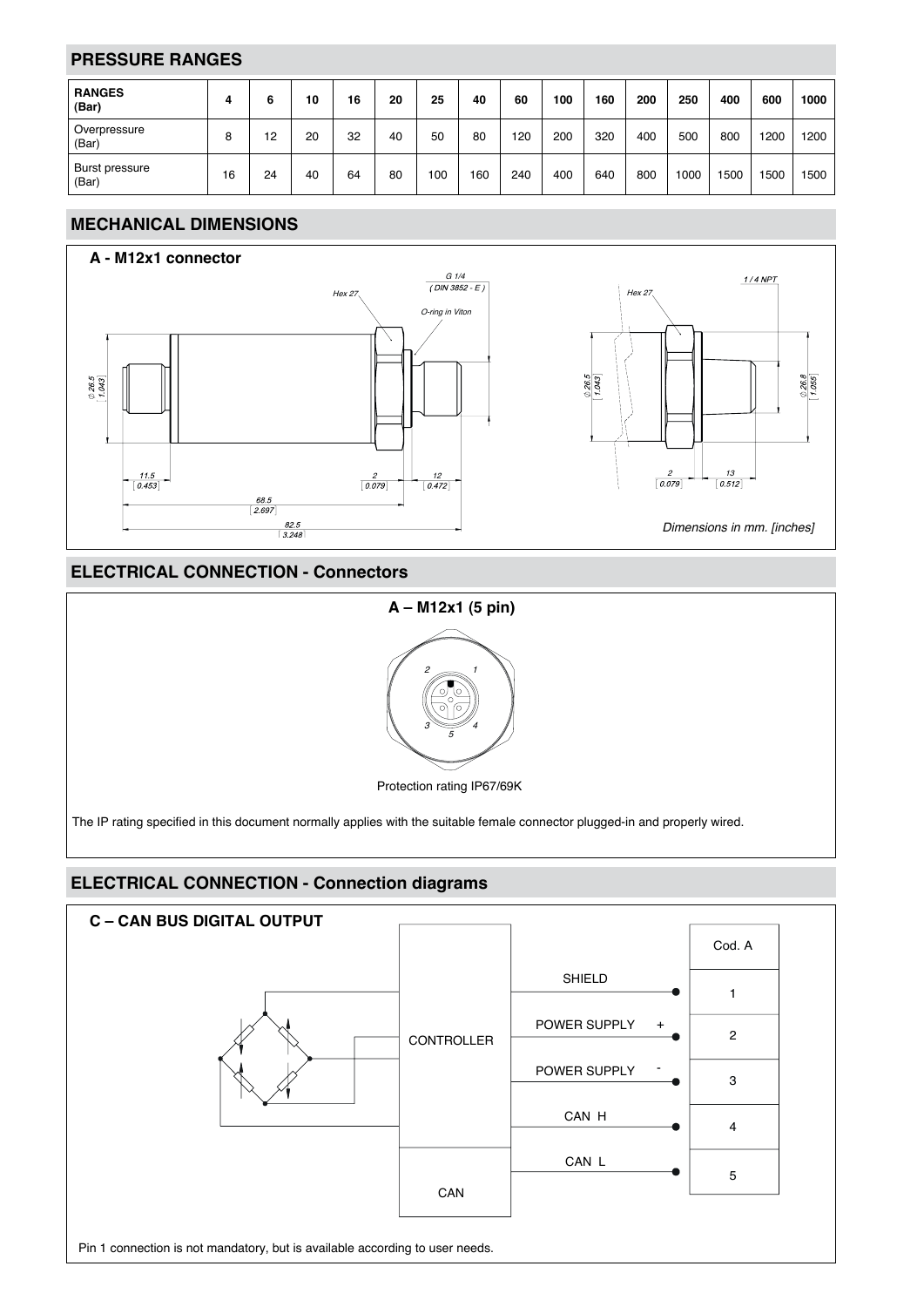## **PRESSURE PEAKS PROTECTION**

Many industrial applications, especially in hydraulics, could present dangerous phenomena like cavitation, liquid hammer or pressure peaks, due for example to pumps start and stop or fast closing of a valve. These phenomena can be harmful to the transducer.

The KHC series, upon request, is available with an integrated pressure snubber which, thanks to a 0.5 mm diameter through hole, eliminates these harmful peaks, to protect the transducer.

Contact Gefran to request the version with pressure snubber.

# **ACCESSORIES ON REQUEST**



#### **EXTENSION CABLES**

|         |    | <b>CODE</b>              |               |  |  |  |  |
|---------|----|--------------------------|---------------|--|--|--|--|
| Length  |    | <b>Straight Connecor</b> | 90° Connector |  |  |  |  |
| 2<br>mt |    | <b>CAV011</b>            | <b>CAV021</b> |  |  |  |  |
| 5       | mt | <b>CAV012</b>            | <b>CAV022</b> |  |  |  |  |
| 10      | mt | <b>CAV013</b>            | <b>CAV023</b> |  |  |  |  |
| 15      | mt | <b>CAV015</b>            | <b>CAV024</b> |  |  |  |  |

| Cable color code |              |  |  |  |  |  |  |  |  |
|------------------|--------------|--|--|--|--|--|--|--|--|
| Pin              | Wire         |  |  |  |  |  |  |  |  |
|                  | <b>Brown</b> |  |  |  |  |  |  |  |  |
| $\mathbf{2}$     | White        |  |  |  |  |  |  |  |  |
| 3                | Blue         |  |  |  |  |  |  |  |  |
| 4                | Black        |  |  |  |  |  |  |  |  |
| 5                | Grey         |  |  |  |  |  |  |  |  |

*0.5 mm*

╫┓